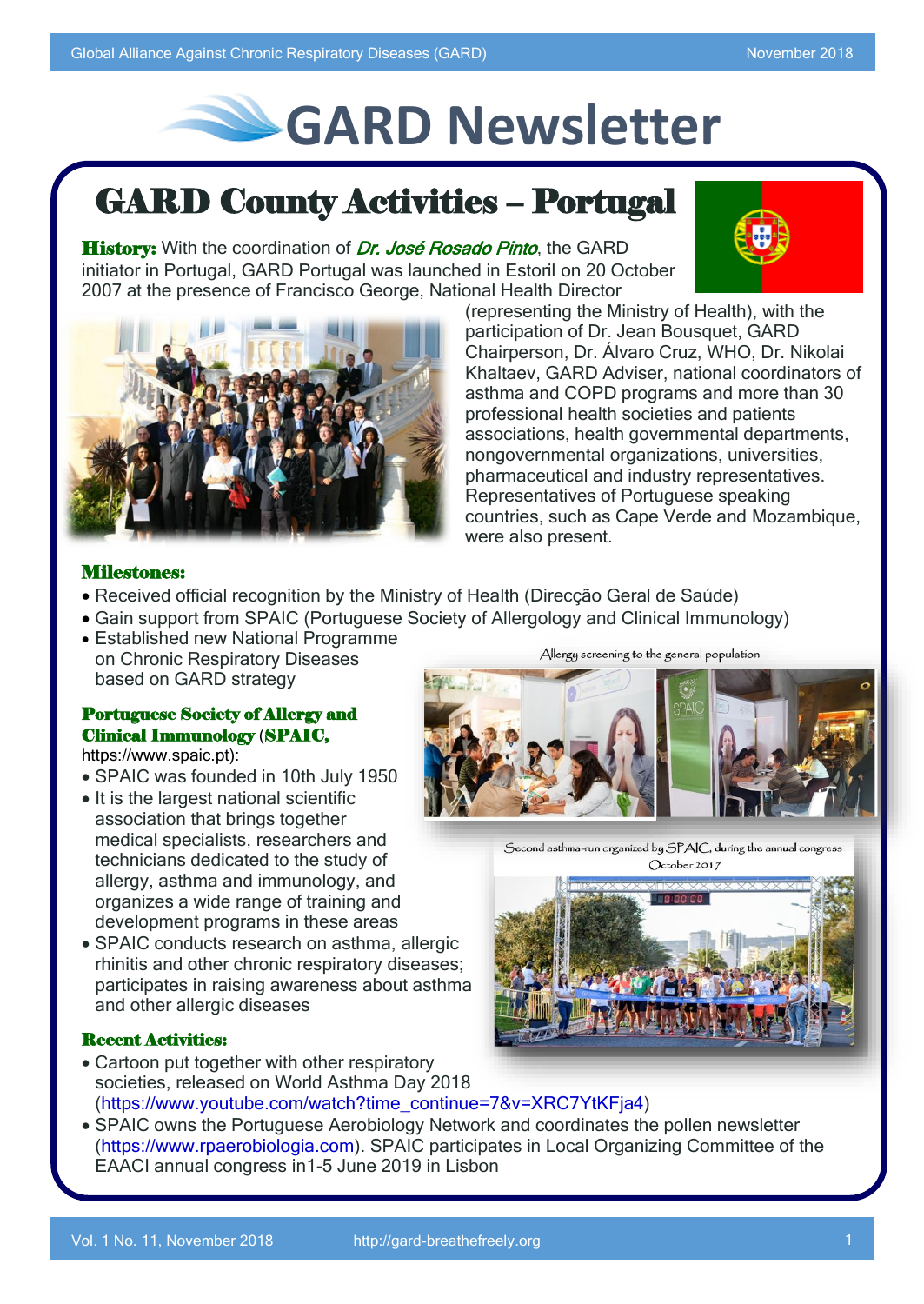## GARD Events:

## Global Respiratory Summit in Paris, France

Global Allergy & Asthma Patient Platform (GAAPP) cohosted with COPD Global for the Global Respiratory Summit right before ERS in Paris, France on September ֖֧֖֧ׅ֧֧֧֧֧֧֧֧֧֧֧֧֧֧֧֧֧֧֛֪֧֛֪֧֛֚֚֚֚֚֚֚֚֚֚֚֚֚֚֚֚֬֝֝֝֝֝֝֝֬֝֝֬֝֬֝֓֝֬֝֓֝֬֝֓֝֬֝֬֝֓֝֬֝֬֝֬֝֬֝֬֝֬֝֬֝֬֝֬ : ֦֦֖֖֖֦֚֚֚֚֝֝֬֝֓֡**֓**  $\ddot{\phantom{a}}$ awareness days, as well as updating our messaging ׇ֚֞֘



 $\overline{\phantom{a}}$ 

l i

l



 $\ddot{\phantom{0}}$ 



 $\overline{\phantom{a}}$ Asthma Guides: Edgardo Jares  $\overline{\phantom{a}}$ in schools: Marilyn Urrutia-Pereira  $\overline{\phantom{a}}$ Alvaro Cruz



Sheraton Reserva do Paiva Hotel & Convention Center

#### Ī IN JOURNAL OF THORACIC DISEASE-GARD SECTION [\(http://jtd.amegroups.com/\)](http://jtd.amegroups.com/): GARD Publications [\(http://gard-breathefreely.org/publications/;](http://gard-breathefreely.org/publications/) last 5 months, June to October 2018)

- Teresa To, Alvaro A. Cruz, Giovanni Viegi, Rachel McGihon, Nikolai Khaltaev, Arzu Yorgancioglu, Paulo A. COPD–common chronic respiratory diseases in Global Alliance against Chronic Respiratory Diseases (GARD)<br>countries *J. Thorac Dis 2018:10/8):5170-5177* Camargos, Stefania La Grutta, Carlos E. Baena-Cagnani, Tari Haahtela, Nils E. Billo, Dean E. Schraufngael, Jean Bousquet. A strategy for measuring health outcomes and evaluating impacts of interventions on asthma and countries. J Thorac [Dis 2018;10\(8\):5170-5177.](http://jtd.amegroups.com/article/view/23632/17855)
- . Filip Raciborski, Bolesław Samoliński, Edyta Krzych-Fałta, Aleksandra Grąbczewska, Filip Furman, Michał Bieszczad, Paweł Morkisz, Patrycja Witkowska, Jean Bousquet, Mariusz Gujski. The nationwide program of allergic disease prevention as an implementation of GARD guidelines in Poland. *[J Thorac Dis 2018; 10\(9\):5595-5604.](http://jtd.amegroups.com/article/view/24282/pdf)*

#### OTHER RELEVANT PUBLICATIONS BY GARD COLLEAGUES:

(To download these publications, go to <u>http://gard-breathefreely.org/publications/; l</u>ast 5 months, June to October 2018)

- Dam Table: Game came to go greate Respiratory Realth Games Prototyped as Participatory Res<br>Methodology. Forum: *Qualitative Social Research* 2018.<http://dx.doi.org/10.17169/fqs-19.3.2734> Balli Fabio. Game Jams to Co-Create Respiratory Health Games Prototypes as Participatory Research
- Balli Fabio. Developing Digital Games to Address Airway Clearance Therapy in Children With Cystic Fibrosis:<br>Destining the Decise Deceses 1940 Serious Cames 2018 http://dv.dsi.cra/10.2106/games 8064 Participatory Design Process. JMIR Serious Games 2018. <http://dx.doi.org/10.2196/games.8964>
- Gómez RM, González-Díaz SN, Urrutia-Pereira M, Valentín-Rostan M, Yáñez A, Jares E, Cruz Á, Calderón M, Respiratory Disease. [2017 Brussels Agreement for Latin America: an initiative of the GARD and Slaai]. *Rev Alerg* Bousquet J; Sociedad Latinoamericana de Alergia, Asma e Inmunología; Global Alliance against Chronic Mex. 2018 Jul-Sep; 65(3): 137-141 (Spanish).